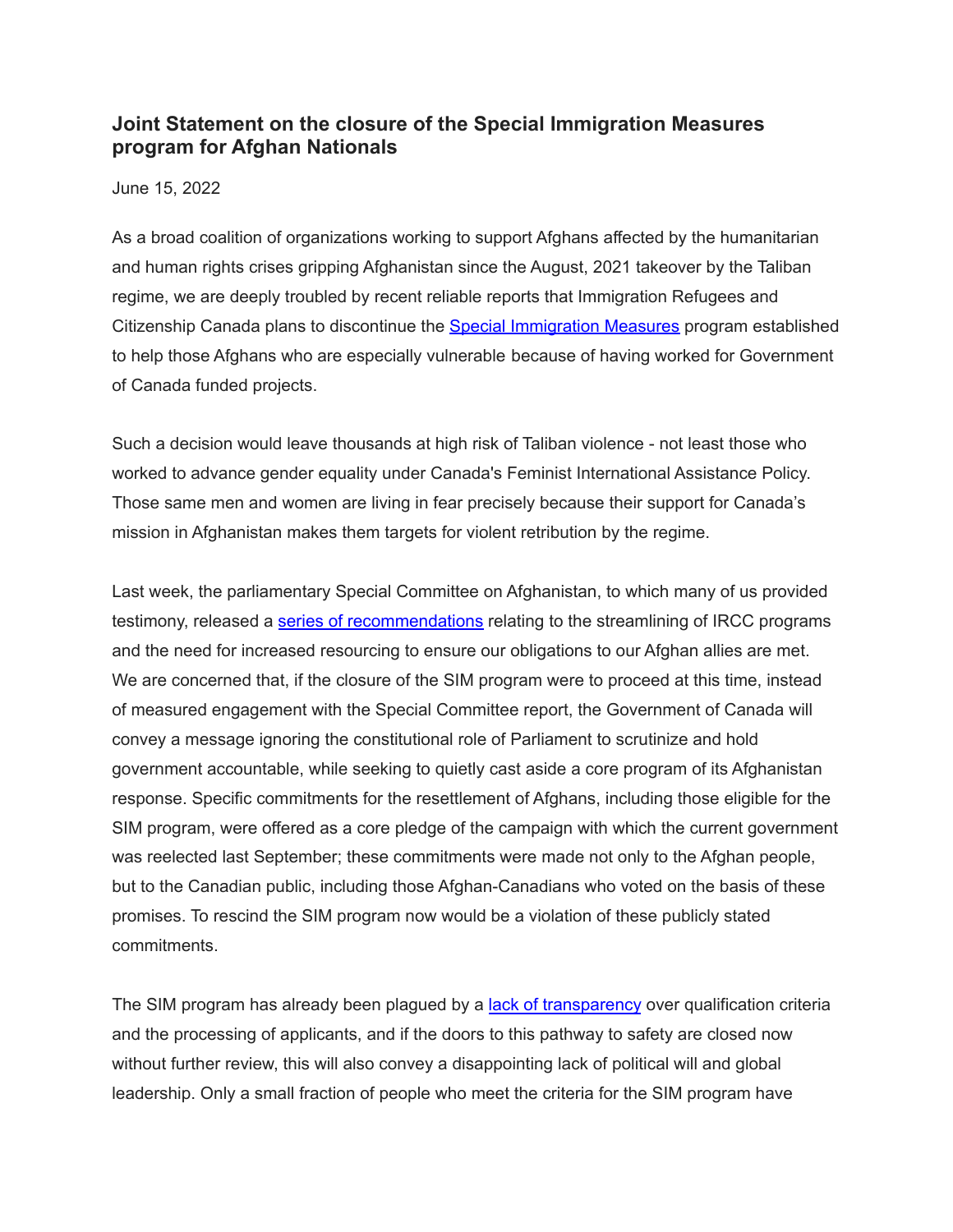received any response at all, let alone making it safely to Canada. Of the publicly stated [commitment](https://www.canada.ca/en/immigration-refugees-citizenship/services/refugees/afghanistan.html) to resettle 18,000 SIM applicants, thus far less than [7,000](https://www.theglobeandmail.com/politics/article-afghan-refugee-resettlement-canada/) have safely arrived in Canada.

Many more qualified candidates who tried to apply to this program since August 2021 have been met either with silence or impersonal, automatic replies. Meanwhile, they are forced to hide in their homes or move regularly between secret locations to protect themselves and their families, facing the uncertainty and fear of continually being targeted for the often very public roles they played in championing values we share - those of inclusion, democracy and equality. Others who have been fortunate enough to make it to a third country, nonetheless remain there in limbo, with no means to support themselves and no information provided by IRCC on the status of their applications to the SIM program. One individual who has been waiting in hiding for 10 months to hear of a decision, shared:

*While I am proud of my contributions to these important [Government of Canada] initiatives, which changed the lives of many Afghans and worked to realize Canada's objectives in Afghanistan, I have been living in a state of constant anxiety and disappointment since August 6, 2021 when I received the first of many IRCC auto-replies. I can't ever go very far away from my home due to risks of being followed and arrested by the Taliban for my key role in implementing Canada's education programming for girls and gender equity. I am worried for the future of my children, especially my three-year-old daughter, who is in a country where girls' rights are now finished.*

This applicant reflects the experience of many many more, who are losing hope and now fear being left behind entirely should the SIM program be discontinued. A decision by the Government of Canada to abruptly end this program will literally leave lives and futures hanging in the balance.

We strongly urge IRCC, Minister Fraser, and Prime MInister Trudeau to extend the program by a further 12 months with a new, additional allocation of spaces to allow a maximum number of vulnerable Afghans who have supported Canada and who do not have the means to access other pathways, to reach safety in Canada. We echo the call of the Standing Committee on Citizenship and Immigration for extending the special immigration measures afforded to Ukrainian nationals, and those of the Special Committee on Afghanistan to streamline access to the SIM program for qualified Afghan applicants. The numbers committed for the SIM program for Afghans are *in addition to* existing allocations for Government Sponsored Refugees, and for